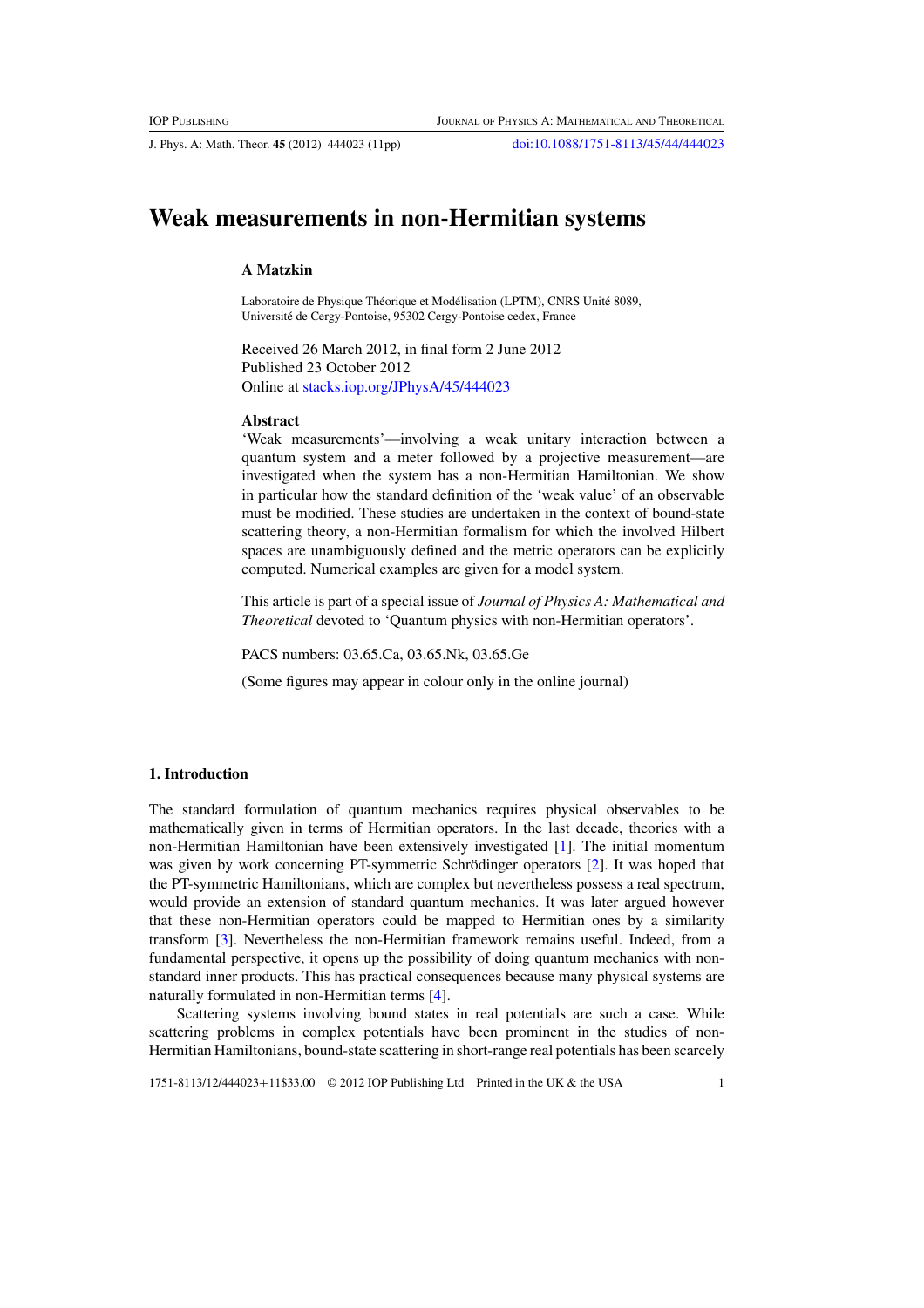investigated [\[5–7](#page--1-0)]. In this case, non-Hermiticity arises from the boundary conditions imposed on the scattering functions, ultimately linked to the fact that the scattering solutions are not the full eigenstates of the exact Hamiltonian. From the physical point of view, this exact Hamiltonian exists, but its eigenstates are unknown in practice, while the bound scattering solutions are the eigenstates of an effective Hamiltonian that is not Hermitian relative to the standard inner product. Hence, in principle, one should employ a bi-orthogonal basis or equivalently obtain the metric operator in order to define the inner product relative to which the effective Hamiltonian becomes self-adjoint (in practice, this issue is ignored in the most widely employed application of bound-state scattering, namely the computation of the spectrum of the excited electronic states of atoms and molecules, an ignoration that can be justified by the fact that in most cases the non-Hermiticity index is very small, see section [4.1\)](#page-7-0).

In this paper, we will focus on the interaction between a bound-state scattering system and a measurement device in a scheme popularly known as 'weak measurements' (WM). WM, introduced more than two decades ago [\[8](#page--1-0)], have been receiving increased attention in the last five years, in particular as a theoretical and also experimental tool aimed at investigating fundamental problems in quantum mechanics (see [\[9\]](#page--1-0) and references therein). WM actually involve two steps: the first step is a weak interaction between the system and a 'weak meter', the overall evolution being unitary. The second step is a standard projective measurement in which the system (at that point entangled with the weak meter) interacts with a different measurement device. The state of the system is projected to a final post-measurement state, while the weak meter has picked up a phase depending on a quantity known as the 'weak value' of the weakly measured observable. In the conjugate variable of the pointer, the phaseshift appears as a shift in the probability distribution. This shift can be experimentally measured by obtaining the probability distribution of the weak pointer.

The main issue when considering a WM of a non-Hermitian system lies in the treatment of the coupling between the system and the weak meter. Indeed in a standard projective measurement, the observed quantity is an eigenvalue, which is a real quantity not depending on the definition of the inner product. In a WM, the observed quantity is a shift in the pointer proportional to the weak value, which, as will be seen below, is a renormalized transition element. It is therefore crucial, in order to determine the weak value, to properly define the inner product and the physical Hilbert space.

We first briefly introduce WM and give the usual formula for computing weak values (section [2\)](#page-2-0). We then derive the weak value for non-Hermitian systems. In order to provide an unambiguous physical basis, this derivation will be done in the context of bound-state scattering theory. We thus explain why systems described with this formalism are non-Hermitian in the 'physical' Hilbert space, leading to the definition of a new inner product and its associated Hilbert space, in which the weak values must be defined (section [3\)](#page-4-0). We then give in section [4](#page-7-0) examples of weak value computations for a model bound scattering system. We see that non-Hermitian issues must be incorporated explicitly in order to account for the correct shift in the WM apparatus. Our concluding remarks are given in section [5.](#page-10-0)

# **2. Weak measurements**

A standard quantum measurement, often represented by the projection of a pre-measurement state of the system to an eigenstate of the measured system observable, actually involves a twostep procedure. First, a unitary interaction between the measured system and the measurement apparatus results in a system–apparatus state entangled in the pointer basis. Then, in a second step, the entangled state is projected to a final post-measurement state correlating a unique pointer state with an eigenstate of the measured observable.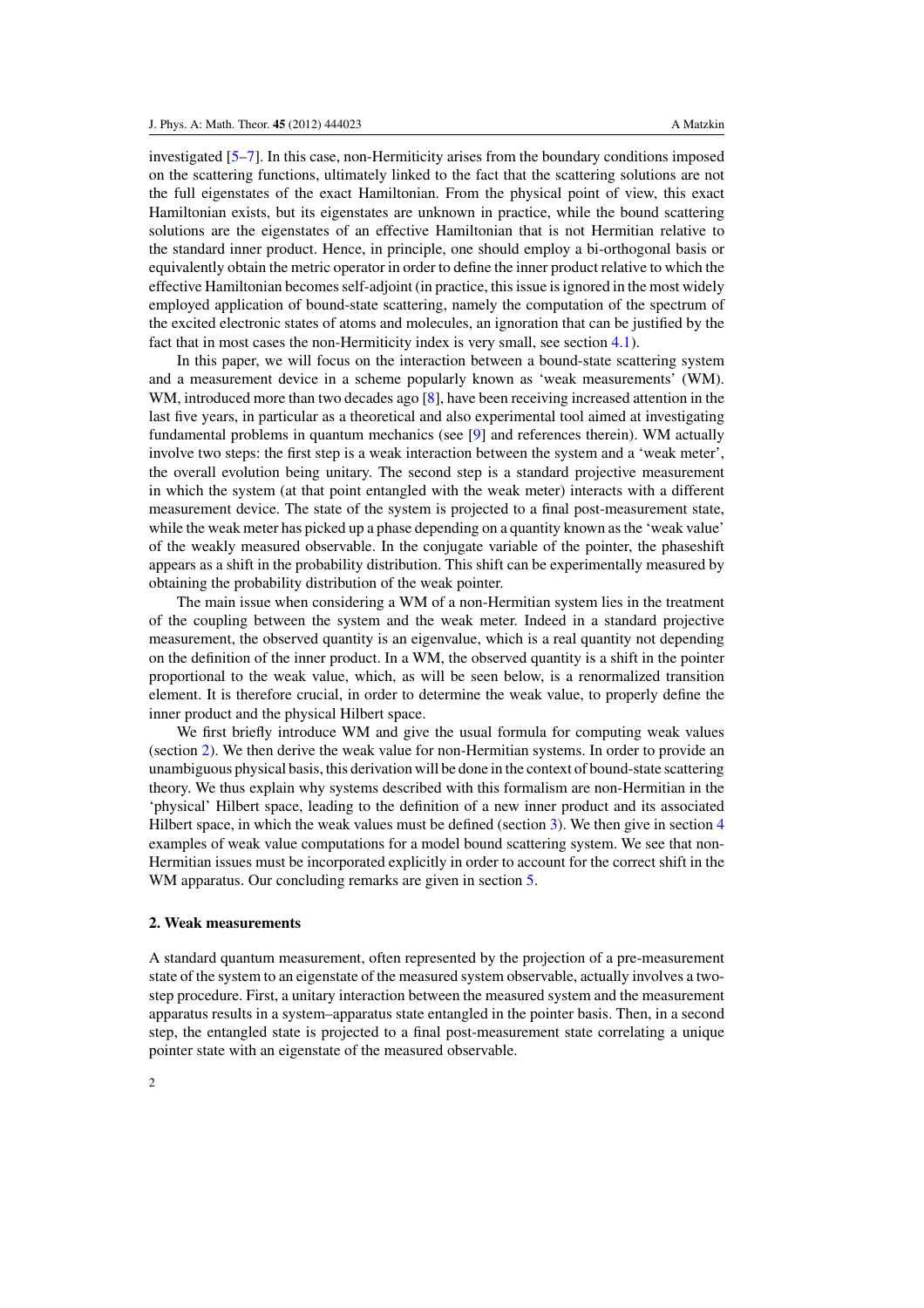<span id="page-2-0"></span>A WM of an observable *A* proceeds differently. First, a weak unitary interaction takes place between the system and the 'weak' meter. The weakness of the interaction results in an entanglement [\[10\]](#page--1-0) in which the different pointer states are nearly identical. Then, a standard quantum measurement of a different observable takes place, resulting in the usual projection to an eigenstate of this second observable. Since the system and the weak apparatus were still entangled, the projection to a final state of the system also determines the quantum state of the weak meter.

Rather than solving for the weak interaction in terms of the entangled states in the pointer basis, the standard approach [\[8\]](#page--1-0) to WM starts from a first-order expansion of the interaction Hamiltonian. Let  $|\psi(t_i)\rangle$  and  $|\Phi(t_i)\rangle$  be the initial states of the system and weak meter, respectively, just before they interact, and let us assume an interaction Hamiltonian of the form  $I(t) = f(t)A\mathcal{X}$ , where the system observable *A* is coupled to the weak pointer's position variable along the *x*-axis (i.e.  $\mathcal{X}|X\rangle = X|X\rangle$  for the pointer).  $f(t)$  is a smooth function of *t* vanishing outside the interval *t*<sup>−</sup> < *t* < *t*<sup>+</sup> during which the interaction takes place and obeying  $\int_{t}^{t+}$  $t_{t-}$  *f*(*t*) d*t* = *g*, where *g* is the mean effective coupling strength. Neglecting the self-evolution of the system and meter during the time interval  $t_{+} - t_{-}$ , the unitary evolution generated by  $I(t)$  brings the initial state  $|\Psi(t_i)\rangle \equiv |\psi(t_i)\rangle |\Phi(t_i)\rangle$  to

$$
|\Psi(t_+)\rangle = e^{-igA\mathcal{X}} |\psi(t_i)\rangle |\Phi(t_i)\rangle.
$$
 (1)

A projective measurement of another observable *B* of the system is made immediately after. The system state is projected to one of the eigenstates of *B*; among the possible outcomes, we select only the cases in which the final state is  $|\beta_f\rangle$ . The standard approach consists in expanding the exponential to first order in *g* and then computing the projection

$$
\langle X | \langle \beta_f | \Psi(t_+) \rangle \simeq \langle \beta_f | \psi(t_i) \rangle \langle X | \exp \left( -ig \frac{\langle \beta_f | A | \psi(t_i) \rangle}{\langle \beta_f | \psi(t_i) \rangle} \chi \right) | \Phi(t_i) \rangle. \tag{2}
$$

The term

$$
\langle A \rangle_W \equiv \frac{\langle \beta_f | A | \psi(t_i) \rangle}{\langle \beta_f | \psi(t_i) \rangle} \tag{3}
$$

is known as the weak value of *A*. Equation [\(2\)](#page-3-0) indicates that the weak meter has picked up a phase (in configuration space), or alternatively a shift (in momentum space) proportional to the weak value of *A*, given the initial (known as 'preselected') state, and the final (known as 'postselected') state obtained after having made a standard measurement of another observable *B*. Note that the weak value can be a complex number, implying that different shifts can be observed in the conjugate variables of the meter [\[11](#page--1-0)].

The derivation of equation  $(2)$  involves several approximations (see, e.g., [\[10\]](#page--1-0)) that will not be discussed here. A necessary (but not sufficient) condition is that  $g\langle A \rangle_W$  is small, generally implying that the coupling *g* must be vanishingly small (because  $\langle A \rangle_W$  is generally large). The important point, from a physical perspective, is that measuring the weak meter wavefunction allows one to obtain information, encoded in  $\langle A \rangle_W$ , on the system observable *A* without making a full quantum measurement of that observable. Instead another, possibly incompatible property *B* is measured.

The applications and interpretations of WM are out of the scope of this work. Our focus here lies in the WM of a system described in a non-Hermitian framework. Indeed, accounting for WM involves treating—though only to first order—the interaction between the non-Hermitian system and a measurement device. Contrary to a standard measurement, in which case the outcome would be an eigenvalue, the measurement device is shifted by the weak value. However, definition [\(3\)](#page-3-0) of the weak value is valid in standard (Hermitian) quantum mechanics. For a system described in a quasi-Hermitian framework,  $\langle A \rangle_W$  must be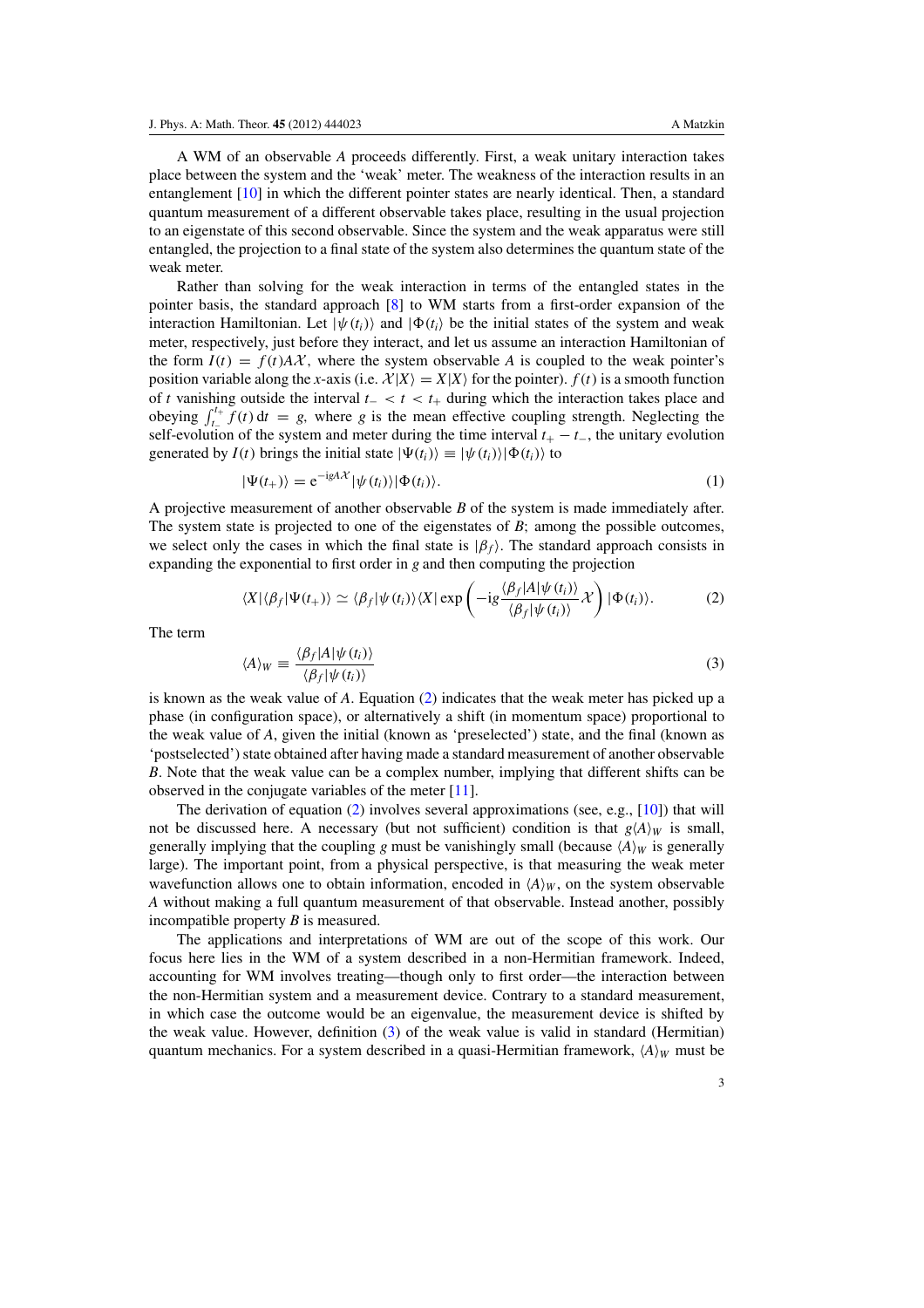<span id="page-3-0"></span>computed in the correct Hilbert space, endowed with a non-standard inner product, as will be seen below.

#### **3. Non-Hermitian formalism**

## *3.1. General remarks*

The weak value as given by equation (3) needs to be modified for systems described in a non-Hermitian setting. The rationale, well-known to practitioners of PT-symmetric/quasi-Hermitian quantum mechanics, is that the inner product needs to be replaced. Given the controversies surrounding the physical interpretation of non-Hermitian systems [\[12](#page--1-0)], our approach will consist in working with a system—or rather a family of systems, those involving bound-state scattering—that has an important advantage: the non-Hermitian aspects appear because one is led to work with wavefunctions defined on a modified configuration space. This means that while the scattering Hamiltonian is non-Hermitian, there is in principle an underlying exact Hamiltonian (though intractable in practice). As a result there is no ambiguity when dealing with the conceptual aspects surrounding non-Hermiticity.

We will therefore first give a brief presentation on bound-state scattering, exposed previously in [\[5](#page--1-0)], and discuss its non-Hermitian aspects in order to derive the formula for the weak value in non-Hermitian systems, given by equation [\(24\)](#page-7-0).

### *3.2. Bound-state scattering*

For definiteness, let us consider two particles, a light particle and a massive compound target, attracted by a long-range radial field. The scattering between the particles is described by a short-range potential. Letting  $H^e$  denote the exact Hamiltonian in the center of mass, we assume  $H^e$  can be split as

$$
H^e = H_0 + V,\tag{4}
$$

where  $H_0$  is the Hamiltonian of the light particle in the long-range field and *V* contains all the *short-range* interactions between the light particle and the target. We further assume that

$$
\langle r'|V|r\rangle = \theta(r_0 - r')V\theta(r_0 - r),\tag{5}
$$

i.e. *V* vanishes outside some small radius  $r_0$  ( $\theta$  is the step function). The total energy *E* can be partitioned as

$$
E = \varepsilon_i + \epsilon_i,\tag{6}
$$

where  $\varepsilon_i$  is the internal energy of the target (depending on the target quantum state) and  $\epsilon_i$  is the energy of the light particle. The eigenstates of  $H_0$  are given by

$$
|\phi_i(E)\rangle = |f_i(\epsilon_i)\rangle |i(\epsilon_i)\rangle; \tag{7}
$$

 $f_i(\epsilon_i, r) \equiv \langle r | f_i(\epsilon_i) \rangle$  is the eigenfunction of the radial part of  $H_0$ , whereas the 'target' state  $|i(\varepsilon_i)\rangle$  includes all the other degrees of freedom, including the non-radial ones of the colliding particle (a handy notation given that the angular momenta of the particles are usually coupled). The target states are orthogonal,  $\langle i | j \rangle = \delta_{ij}$ . For bound states,  $f_i(\epsilon_i, r)$  vanishes at 0 and  $+\infty$ (whenever *E* is an eigenvalue of  $H_0$ ).

The label *i* defines the scattering channel. In each channel, the standing-wave solutions are given by the Lippmann–Schwinger equations of scattering theory as

$$
|\psi_i^e(E)\rangle = |\phi_i(E)\rangle + G_0(E)K(E)|\phi_i(E)\rangle,
$$
\n(8)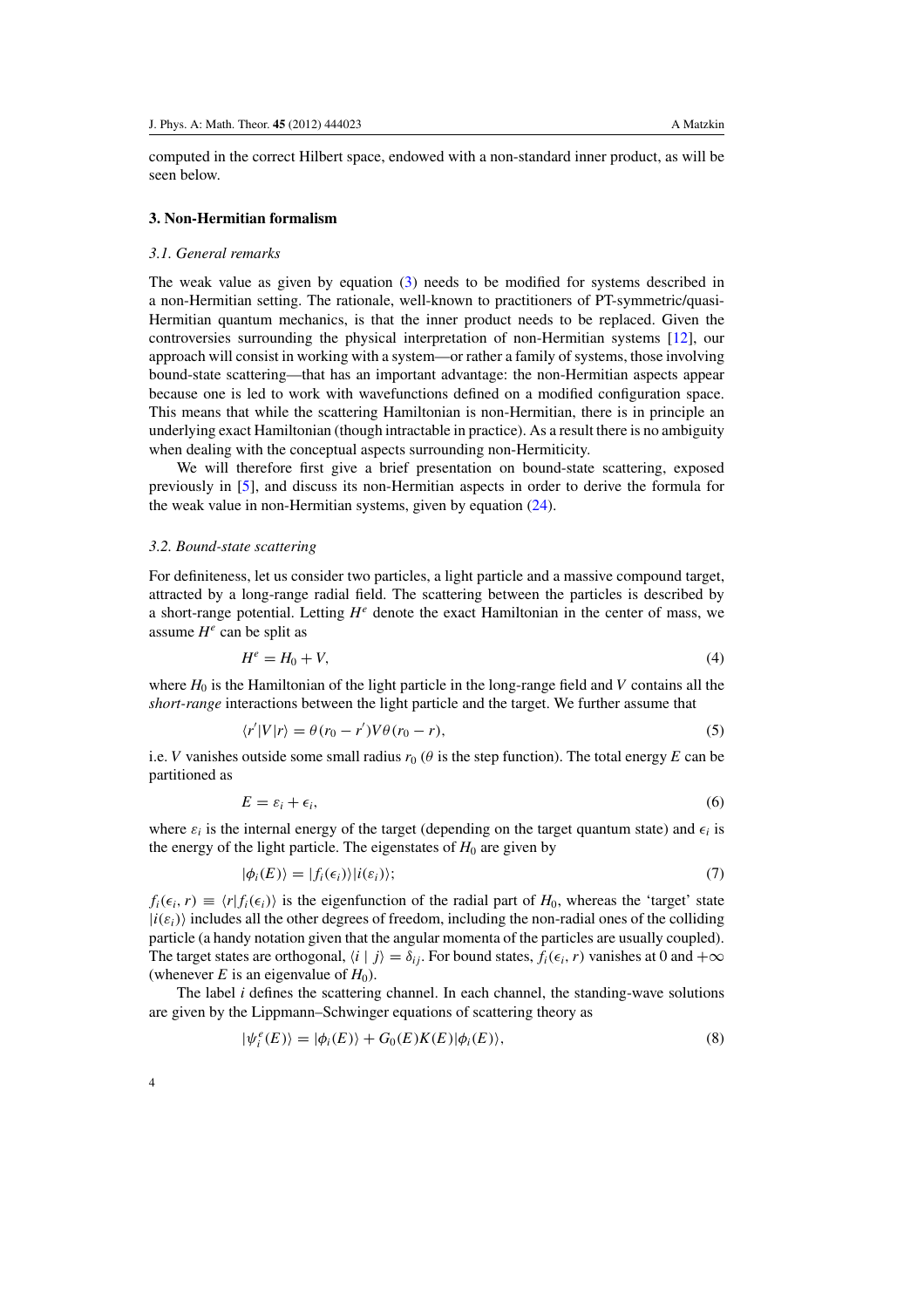<span id="page-4-0"></span>where  $G_0(E)$  is the principal-value Green's function and K is the reaction (scattering) operator for standing waves linked to the familiar *S* matrix by a Cayley transform [\[13](#page--1-0)] (the scattering matrix is assumed to be known). The difference here from standard scattering theory is that the bound channels are included explicitly<sup>[1](#page-5-0)</sup>. Both  $\langle r | \phi_i(E) \rangle$  and  $\langle r | \psi_i^e(E) \rangle$  diverge as  $r \to \infty$ for an arbitrary value of *E*. A bound state appears when the superposition

$$
|\psi^{e}(E)\rangle = \sum_{i} Z_{i}(E) |\psi_{i}^{e}(E)\rangle
$$
\n(9)

converges as  $r \to \infty$ . This happens for discrete values of the energy obtained, along with the expansion coefficients  $Z_i(E)$ , by imposing the boundary conditions.

While  $H^e$  is undoubtedly Hermitian relative to the standard inner product, its eigenfunctions cannot be computed from equations (8) and [\(9\)](#page-5-0) because the formal expansion of  $G_0$  over the eigenstates of  $H_0$  is intractable. Instead the scattering formulation consists in obtaining a closed-form expression of  $G_0$  valid only outside the reaction zone, i.e. for  $r > r_0$ . Indeed from the scattering viewpoint, whatever happens within the reaction zone is encoded in the phases hifts. The wavefunction  $(9)$  outside the reaction zone takes the form

$$
\langle r | \psi(E) \rangle = \sum_{i} Z_i(E) \left[ f_i(\epsilon_i, r) | i \rangle + \sum_{j} g_j(\epsilon_j, r) | j \rangle K_{ji} \right], \qquad r > r_0,
$$
\n(10)

where  $K_{ii}$  are the on-shell elements of the scattering matrix, which are assumed to be known.  $g(r)$  is, like  $f(r)$  introduced in equation (7), a solution of the radial part of  $H_0$  but it is irregular at the origin.

The scattering state  $|\psi(E)\rangle$  of [\(10\)](#page-5-0) is the part for  $r > r_0$  of the exact solution  $|\psi^e(E)\rangle$  and *not* an approximation to it. But within the scattering formulation, the 'inner' part of  $|\psi^e(E)\rangle$ for  $r < r_0$  does not exist: all meaningful quantities are defined radially on  $[r_0, \infty)$ . As a consequence,

$$
\langle \psi(E_1) | \psi(E_2) \rangle = \delta_{E_1 E_2} + \mu_{E_1 E_2} (1 - \delta_{E_1 E_2}), \tag{11}
$$

i.e. the scattering states are normalized to 1, but are not orthogonal; this is due to the fact that the boundary conditions at  $r = r_0$  are not identical for all  $|\psi(E)\rangle$  [\[5\]](#page--1-0). Hence, the scattering states cannot be eigenstates of the Hermitian operator

$$
H \equiv \sum_{E} E|\psi(E)\rangle\langle\psi(E)|\,,\tag{12}
$$

since  $H|\psi(E)\rangle \neq E|\psi(E)\rangle$ . A non-Hermitian Hamiltonian needs to be introduced instead.

## *3.3. Non-Hermitian aspects: metric, Hilbert spaces and operators*

Let  $\mathcal{H}_{ph}$  be the Hilbert space of standard quantum mechanics. Physical states are represented by vectors in  $\mathcal{H}_{ph}$ . From a practical viewpoint, we may consider that the phaseshifts (or the *K* matrix elements) are known and the problem concerns the expansion of physical states in terms of the scattering solutions  $|\psi(E)\rangle$ .

To this end, let us introduce a non-Hermitian operator *H* and state vectors  $|\psi(E)\rangle$ , such that

$$
\tilde{H}|\psi(E)\rangle = E|\psi(E)\rangle,\tag{13}
$$

$$
\widetilde{H}^+|\widetilde{\psi}(E)\rangle = E|\widetilde{\psi}(E)\rangle,\tag{14}
$$

<sup>1</sup> This means that  $G_0(E)$  is modified relative to the usual resolvent by including a term canceling the poles at the eigenvalues of *H e* [\[14\]](#page--1-0).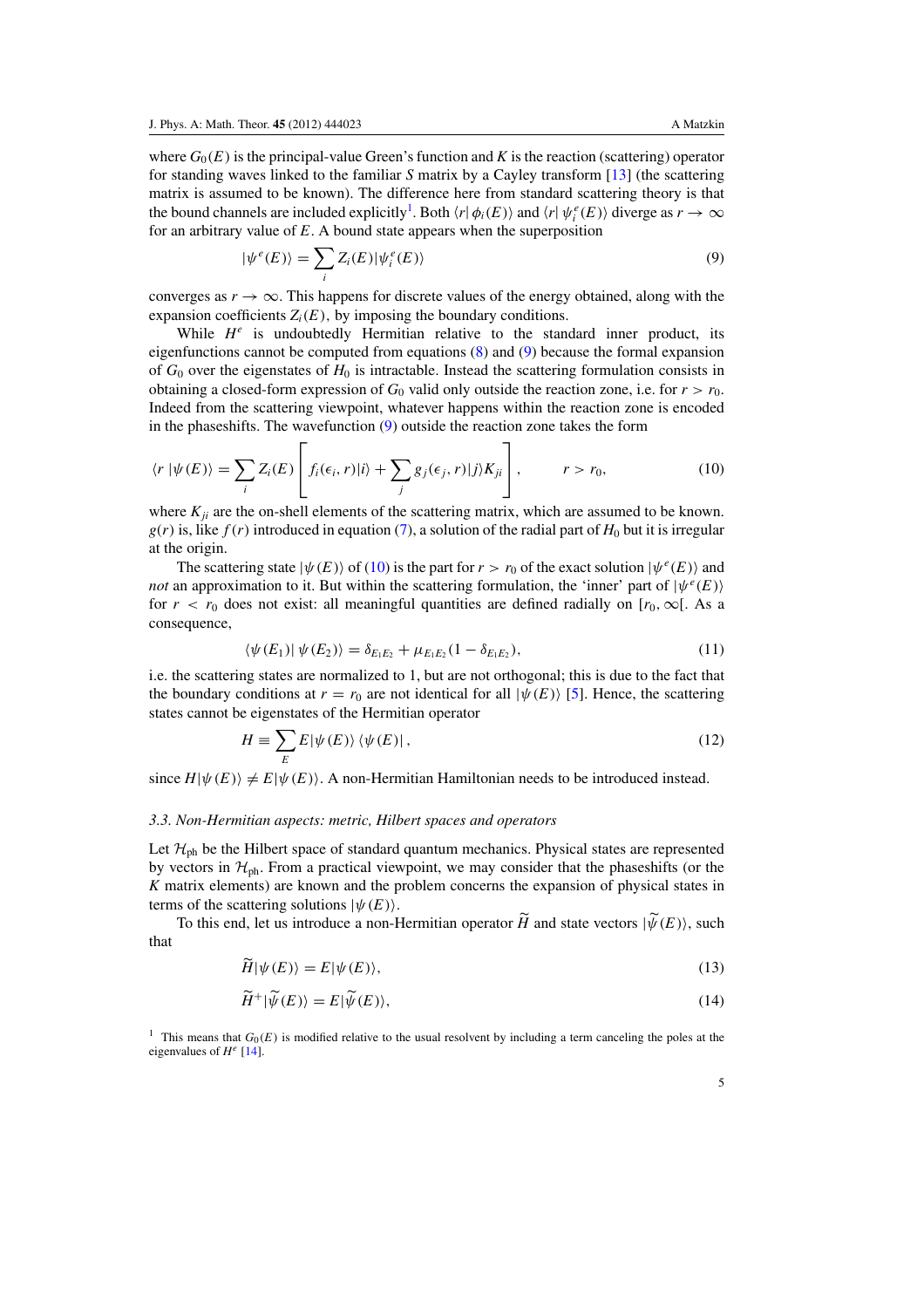$$
\langle \widetilde{\psi}(E) | \psi(E') \rangle = \delta_{EE'},\tag{15}
$$

<span id="page-5-0"></span>where  $\{|\psi(E)\rangle, |\psi(E)\rangle\}$  forms a bi-orthogonal basis. It follows that we can write the following expansions:

$$
\widetilde{H} = \sum_{E} E|\psi(E)\rangle\langle\widetilde{\psi}(E)|, \qquad \widetilde{H}^{+} = \sum_{E} E|\widetilde{\psi}(E)\rangle\langle\psi(E)|. \tag{16}
$$

 $\widetilde{H}$  and  $\widetilde{H}^+$  are further linked by

$$
\widetilde{H} = \mathcal{G}\widetilde{H}^+\mathcal{G}^{-1},\tag{17}
$$

where  $G$  is a Hermitian operator given by

$$
\mathcal{G} = \sum_{E} |\psi(E)\rangle \langle \psi(E)|, \qquad \mathcal{G}^{-1} = \sum_{E} |\widetilde{\psi}(E)\rangle \langle \widetilde{\psi}(E)|. \tag{18}
$$

Equation [\(17\)](#page-6-0) is the defining relation of quasi-Hermiticity [\[15\]](#page--1-0), with  $G$  being invertible and positive definite [\[5](#page--1-0)].

This allows one to define a Hilbert space  $H$  endowed with a new inner product depending on the metric  $\mathcal{G}$ :

$$
(\psi(E_1), \psi(E_2))_{\mathcal{G}} \equiv \langle \psi(E_1) | \mathcal{G}^{-1} | \psi(E_2) \rangle = \langle \widetilde{\psi}(E_1) | \psi(E_2) \rangle = \delta_{E_1 E_2}.
$$
 (19)

Equation [\(17\)](#page-6-0) indicates that *H* is Hermitian relative to this new inner product. Completeness of the bi-orthogonal basis allows one to expand an arbitrary state of  $\mathcal{H}_{ph}$  in terms of the  $|\psi(E)\rangle$ , i.e. the eigenstates of  $H$  span the entire Hilbert space of admissible physical states even if they do not form an orthogonal basis in  $\mathcal{H}_{ph}^2$  $\mathcal{H}_{ph}^2$ .

Calculations involving the scattering states have to be performed in  $H$  rather than in  $H_{ph}$ . Indeed although a physical state  $|\alpha_k\rangle_{\text{ph}}$  is known in  $\mathcal{H}_{\text{ph}}$ , its expansion over the scattering eigenstates  $|\alpha_k\rangle = \sum_E a_k(E) |\psi(E)\rangle$  is defined in H with the expansion coefficients given through

$$
a_k(E) = \langle \tilde{\psi}(E) | \alpha_k \rangle \equiv (\psi(E), \alpha_k)_{\mathcal{G}} = \langle \psi(E) | \tilde{\alpha}_k \rangle, \tag{20}
$$

where we have put  $|\widetilde{\alpha}_k\rangle \equiv \mathcal{G}^{-1}|\alpha_k\rangle$ . Note that in the underlying *exact* problem, there is a characteristic detector of  $\alpha$ physical state corresponding to  $|\alpha_k\rangle$  and given by the same expansion coefficients but over the eigenstates of the exact Hamiltonian,  $|\alpha_k^e\rangle = \sum_E a_k(E) |\psi^e(E)\rangle$ , with  $a_k(E) = \langle \psi^e(E) | \alpha_k^e \rangle$ . We can therefore understand non-Hermiticity as a consequence of working with exact wavefunctions but defined only over part of configuration space relative to the underlying exact problem.

As was the case with *H* (see equation (12)) that needed to be replaced with *H*, an operator *A* Hermitian in  $\mathcal{H}_{ph}$  is represented in  $\mathcal{H}$  by an operator  $\tilde{A}$  whose expansion over the bi-orthogonal basis reads

$$
\widetilde{A} = \sum_{E E'} |\psi(E)\rangle \widetilde{A}_{E E'} \langle \widetilde{\psi}(E')|.
$$
\n(21)

The relation between *A* and  $\widetilde{A}$  is given by [\[15,](#page--1-0) [5](#page--1-0)]  $A = \mathcal{G}^{-1/2} \widetilde{A} \mathcal{G}^{1/2}$ . The time evolution operator is a prominent example:  $U(t) = \sum_{E} e^{-iEt} |\psi(E)\rangle \langle \psi(E)|$  is *not* unitary in  $\mathcal{H}_{ph}$ . The correct unitary operator in  $\mathcal{H}_{ph}$  is obtained from  $U = \mathcal{G}^{-1/2} \widetilde{U} \mathcal{G}^{1/2}$ , where  $\widetilde{U}(t)$  defined by

$$
\widetilde{U}(t) = \sum_{E} e^{-iEt} |\psi(E)\rangle \langle \widetilde{\psi}(E)| \tag{22}
$$

is (pseudo) unitary in  $H$ .

<sup>2</sup> We will not address here the delicate technical aspects related to completeness in the case of infinite-dimensional Hilbert spaces.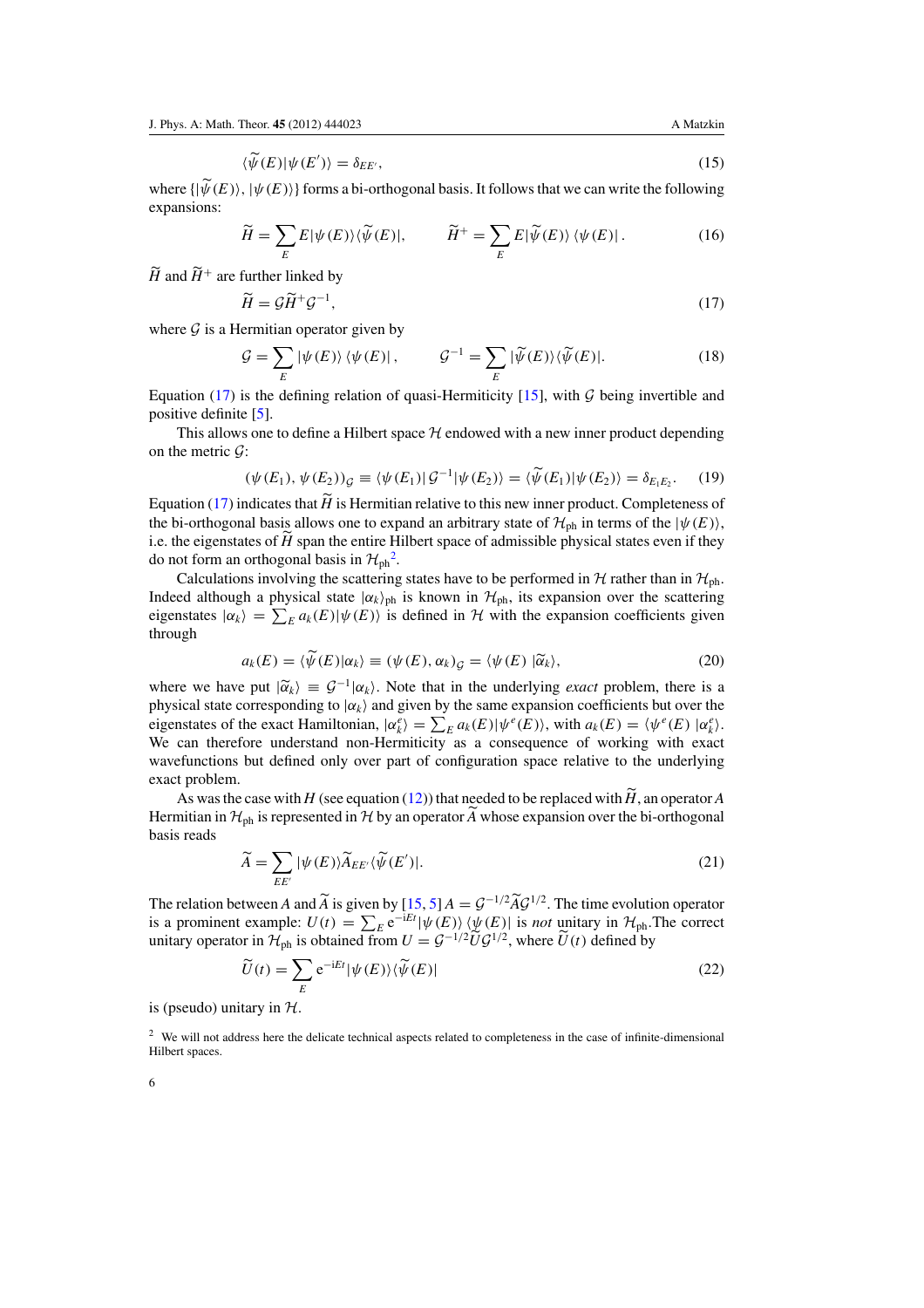#### <span id="page-6-0"></span>*3.4. Weak values*

We are now in a position to formulate the weak value expression for a non-Hermitian system. First note that, as described in section [2,](#page-2-0) we do not need to solve explicitly the full problem involving the coupling of a non-Hermitian system to a Hermitian one (as e.g. in [\[16](#page--1-0)]). Indeed the non-Hermitian system is practically not affected by the weak interaction, while the Hermitian one (the meter) simply picks up a phase. This phase—the weak value—is therefore the only quantity that we need to determine.

Let  $|\alpha_i\rangle = \sum_E a_i(E) |\psi(E)\rangle$  be the initial ('preselected') state prior to the WM of a system observable  $\overline{A}$  and  $|\beta_f\rangle = \sum_E b_f(E) |\psi(E)\rangle$  be the 'postselected' state obtained after the subsequent projective measurement. According to the discussion above,  $|\alpha_i\rangle$  and  $|\beta_f\rangle$ represent the physical states in  $H$  and the coefficients  $a_i$  and  $b_f$  are given by formulas analogous to equation (20). The observable *A* is represented in *H* by the non-Hermitian operator *A* whose expansion over the bi-orthogonal basis was given by equation (21).

Formula [\(3\)](#page-3-0) expressing the weak value of the observable *A* becomes

$$
\langle \widetilde{A} \rangle_W = \frac{(\beta_f, A\alpha_i)_{\mathcal{G}}}{(\beta_f, \alpha_i)_{\mathcal{G}}}
$$
\n(23)

or in terms of the standard inner product notation

$$
\langle \widetilde{A} \rangle_W = \frac{\langle \widetilde{\beta_f} | \widetilde{A} | \alpha_i \rangle}{\langle \widetilde{\beta_f} | \alpha_i \rangle} = \frac{\langle \beta_f | \mathcal{G}^{-1} \widetilde{A} | \alpha_i \rangle}{\langle \beta_f | \mathcal{G}^{-1} | \alpha_i \rangle} = \frac{\langle \beta_f | \mathcal{G}^{-1/2} A \mathcal{G}^{-1/2} | \alpha_i \rangle}{\langle \beta_f | \mathcal{G}^{-1} | \alpha_i \rangle}.
$$
(24)

Hence, when a system that is non-Hermitian (relative to the standard inner product) interacts with a WM apparatus measuring the observable A, the meter is shifted by a quantity given by equation  $(24)$ , not by equation  $(3)$ ; equations  $(24)$  and  $(3)$  obviously coincide when the metric is flat  $(G$  is the identity operator). Note that the shift in the WM apparatus can in principle be experimentally observed.

## **4. Computation of weak values in a model non-Hermitian system**

## *4.1. Model*

We will give examples involving the computation of equation  $(24)$  in a situation well known in atomic physics involving atoms or molecules with a single excited electron (known as 'Rydberg' atoms or molecules). In this case, the long-range field is the familiar Coulomb potential and the reaction zone is about the size of the atomic core. The excited electron periodically scatters off the core, the core–electron interaction being embodied in the shortrange potential. We set up a model with five scattering channels: the target has a ground state with  $\varepsilon_1 = 0$  and four excited states with energies  $\varepsilon_i$ ,  $i = 2, \ldots, 5$ . We choose the elements of the 5  $\times$  5 scattering matrix  $K(E)$  to have a very strong energy dependence in order to have stronger non-diagonal elements of the metric  $G$ . A non-Hermiticity index  $\kappa$  quantifying how much G departs from the flat metric can be defined [\[5](#page--1-0)] by averaging over the *N* largest non-diagonal elements of  $G$ , where  $N$  is the dimension of the metric. In this model, we have  $\kappa = 0.061$ , a relatively small value that is however five or six orders of magnitude *larger* than the value of  $\kappa$  for typical 'Rydberg' atoms or molecules<sup>[3](#page-7-0)</sup>. This is why in most cases non-Hermitian issues can (and have been) ignored when computing the spectrum<sup>[4](#page-7-0)</sup> of the

<sup>&</sup>lt;sup>3</sup> For Rydberg atoms or molecules,  $K(E)$ , adjusted from experimental data or determined through highly demanding many-body computations in the reaction zone, generally has a mild energy dependence.

<sup>4</sup> In certain cases, e.g., when the problem involves the computation of reduced density matrices, an *ad hoc* renormalization needs to be done given that the norm is not conserved even in typical cases; taking into account non-Hermiticity in order to conserve the norm is a better option [\[17](#page--1-0)].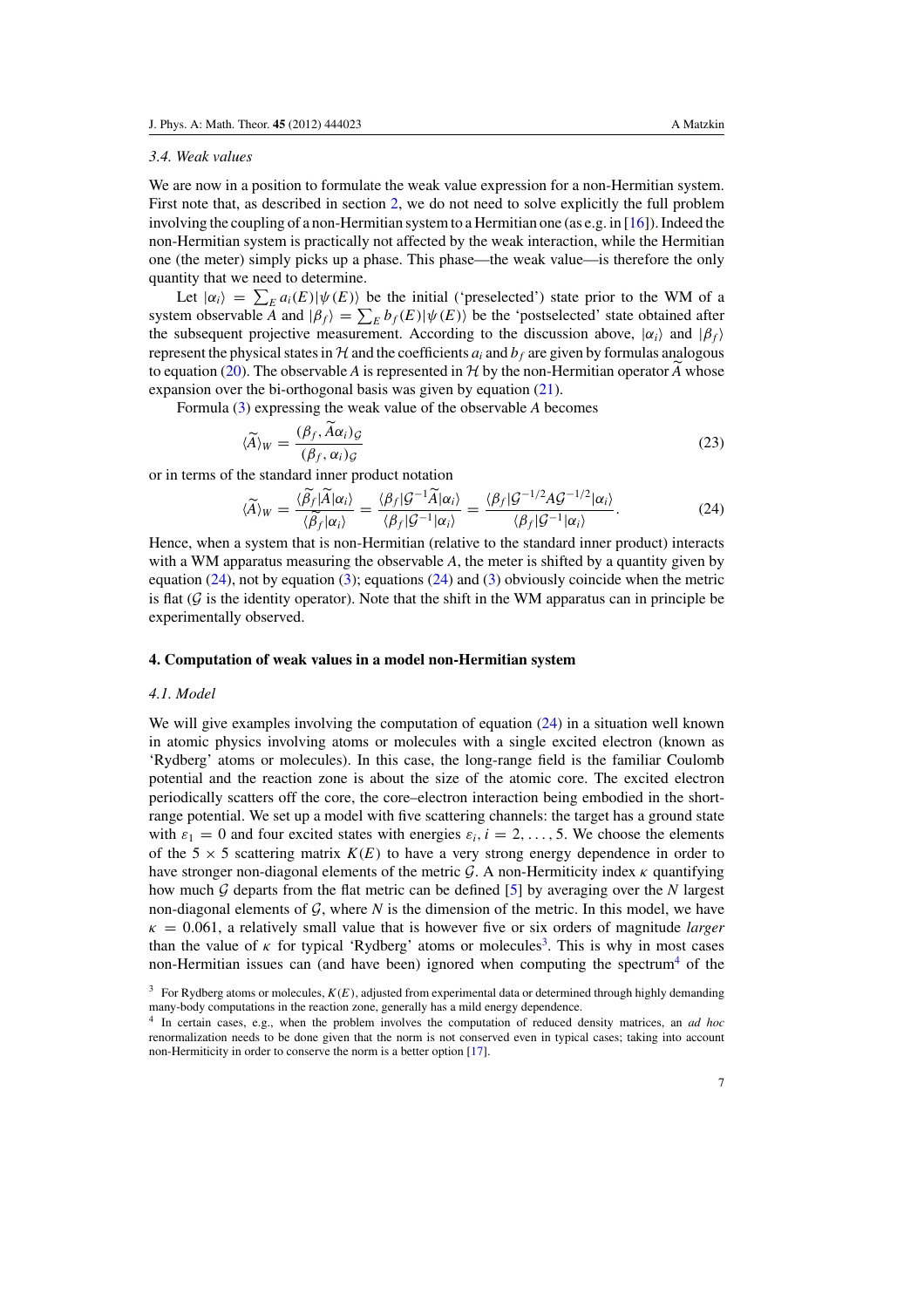<span id="page-7-0"></span>Rydberg states—a negligible  $\kappa$  meaning  $\mathcal G$  is nearly identical to the identity matrix. Therefore, the present model can hardly claim to represent a typical Rydberg problem, though scattering matrices corresponding to our model may be realizable in artificial Rydberg atoms [\[18](#page--1-0)], which are condensed matter systems behaving in a Rydberg-like fashion.

Once  $K(E)$  has been fixed, the bound-state energies  $E$  are obtained numerically by enforcing the boundary conditions in equation [\(10\)](#page-5-0) and then the coefficients  $Z_i(E)$  are retrieved by solving the relevant linear system. While the number of bound states is infinite, good numerical convergence is obtained by taking about 200 states above and 200 states below the energy interval of interest. The metric employed in the numerical computations is thus a  $400 \times 400$  matrix.

For the purpose of illustration, we will determine the weak value of the radial momentum of the excited electron and the weak value of the energy, assuming in both cases postselection can be made to a final state identical to the initial one. We choose an initial state  $|\alpha(t=0)\rangle$ , which we take to be a Gaussian localized radially very far from the target, at the outer turning point of the radial potential for an excited electron (with a mean energy  $n = 42$ ), with the target being in its ground state. Initially,  $|\alpha(t=0)\rangle$  is defined on an orthogonal basis of  $\mathcal{H}_{ph}$ but we assume (and verify numerically) that this state can approximately be expanded on our chunk of computed eigenstates of *H* as

$$
|\alpha(t=0)\rangle = |F_{\text{loc}}(r \approx r_{\text{tp}})\rangle |\varepsilon_1\rangle = \sum a(E)|\psi(E)\rangle,\tag{25}
$$

where  $a(E)$  are determined as in equation [\(20\)](#page-6-0). We now proceed to compute weak values.

### *4.2. Weak value of the energy*

We consider a scheme in which a WM of the energy is made at  $t = t_W$ , immediately followed by a projection to a final state. We assume for definiteness that it is possible to postselect on a state  $|\beta_f\rangle$  identical to the initial state  $|\alpha(t=0)\rangle$ , e.g., by considering a WM apparatus consisting in an array of devices placed spherically at a radial distance  $r \approx r_{tp}$  from the atomic core; the WM time *t<sup>W</sup>* must then correspond to the recurrence time (when the wavepacket relocalizes periodically at the turning point [\[19\]](#page--1-0)) in the initial scattering channel, here channel 1.

If non-Hermitian issues are ignored, then the operator *H* of equation [\(12\)](#page-5-0) would be employed for the Hamiltonian, the evolution operator, accounting for the evolution of the system from  $t = 0$  to  $t_W$ , would be taken as  $U(t) = \sum_E e^{-iEt} |\psi(E)\rangle \langle \psi(E)|$  and the weak value obtained from the usual definition  $(3)$  would thus be given by

$$
\langle H(t_W) \rangle_W \dot{ } = \frac{\langle \beta_f | H | \psi(t_W) \rangle}{\langle \beta_f | \psi(t_W) \rangle} \tag{26}
$$

$$
f = \frac{\langle \alpha(t=0) | H U(t_W) | \alpha(t=0) \rangle}{\langle \alpha(t=0) | U(t_W) | \alpha(t=0) \rangle}.
$$
\n(27)

This quantity is plotted in figure [1](#page-9-0) (dotted lines) for different possible choices of the measurement time  $t_W$  compatible with the system wavepacket radially localized in the neighborhood of the measuring apparatus.

However, since the system is non-Hermitian, equations  $(26)$ – $(27)$  should formally be replaced by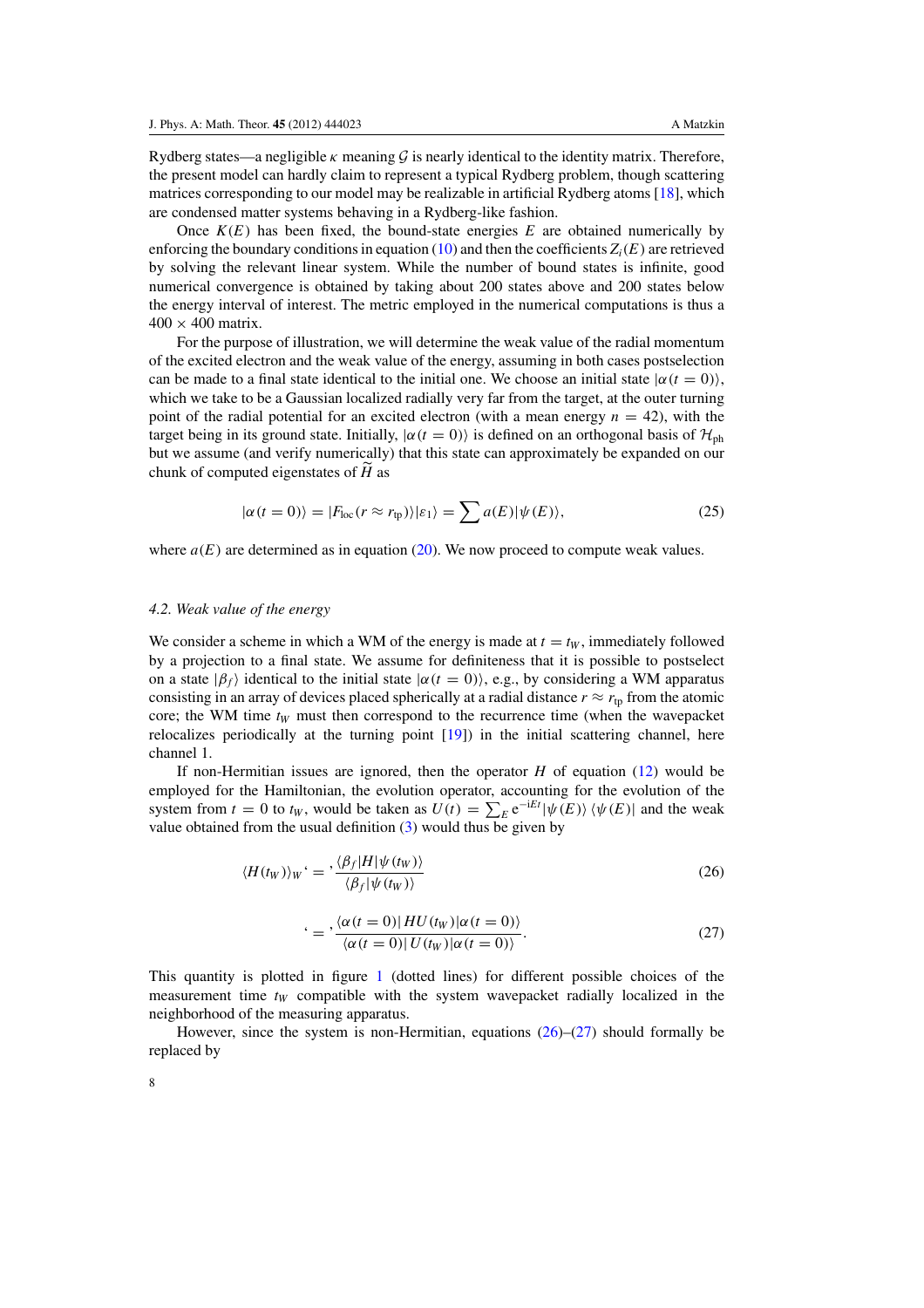<span id="page-8-0"></span>

=

**Figure 1.** The weak value of the energy (in atomic units/10−<sup>5</sup> ) is shown for different measurement times compatible with the system wavepacket being in the neighborhood of the WM device. The dashed (gray, online red) line represents the usual weak value expression, given by equations (26) and (27). The solid black line represents the correct expressions equations [\(28\)](#page-9-0) and [\(29\)](#page-9-0) for the weak value of the energy in non-Hermitian systems. The time is given in units of the wavepacket period (about  $1.15 \times 10^{-11}$  s). The average energy of the system is  $-27.89 \times 10^{-5}$  au.

$$
\langle \widetilde{H}(t_W) \rangle_W = \frac{\langle \widetilde{\beta}_f | \widetilde{H} | \psi(t_W) \rangle}{\langle \widetilde{\beta}_f | \psi(t_W) \rangle} \tag{28}
$$

$$
= \frac{\langle \widetilde{\alpha}(t=0) | \widetilde{H} \widetilde{U}(t_W) | \alpha(t=0) \rangle}{\langle \widetilde{\alpha}(t=0) | \widetilde{U}(t_W) | \alpha(t=0) \rangle}, \tag{29}
$$

where *H* is the non-Hermitian Hamiltonian given by equation [\(16\)](#page-6-0) and  $U(t)$  is the corresponding evolution operator given by equation [\(22\)](#page-6-0). This quantity is also plotted in figure [1](#page-9-0) (solid line).

The results shown in figure [1](#page-9-0) indicate similar overall behavior for the two curves, though there are substantial differences for several values of the measurement time<sup>[5](#page-9-0)</sup>. Therefore, the replacement of the usual formulas  $(26)$ – $(27)$  by equations [\(28\)](#page-9-0) and [\(29\)](#page-9-0) is not purely formal: in practical computations, the non-Hermitian nature of the system, coupled to a WM device, *must* be taken into account in order to compute correctly the expected shift in the pointer of the measurement apparatus due to the WM.

## *4.3. Weak value of the momentum*

Another example is the weak value of the radial momentum postselected to a given position. This has become a standard example [\[20](#page--1-0)] involving a WM of an observable that is incompatible with the postselected one. Here, rather than postselecting to a position  $|r\rangle$  known with infinite precision, we employ as above  $|\beta_f\rangle = |\alpha(t = 0)\rangle$  as the postselected state, keeping in mind that  $\langle r | \alpha(t = 0) \rangle$  is a wavefunction tightly localized around the turning point  $r_{tp}$  (see equation  $(25)$ ). As in the previous example we assume the WM on the preselected state can be made at different times  $t_W$  for which the system wavepacket relocalizes in the neighborhood of the measuring apparatus.

The weak value  $(24)$  becomes

$$
\langle \widetilde{P}(t_W) \rangle_W = \frac{\langle \widetilde{\beta_f} | \widetilde{P} | \psi(t_W) \rangle}{\langle \widetilde{\beta_f} | \psi(t_W) \rangle},\tag{30}
$$

with  $|\psi(t_W)\rangle = U(t_W)|\alpha(t=0)\rangle$ . Note that  $\langle P(t_W)\rangle_W$  has both a real and a complex part: the real part is related to the average velocity field of the system, while the complex part

<sup>&</sup>lt;sup>5</sup> Figure 1 shows the real part of the weak value—there is also an imaginary part that is several orders of magnitude smaller.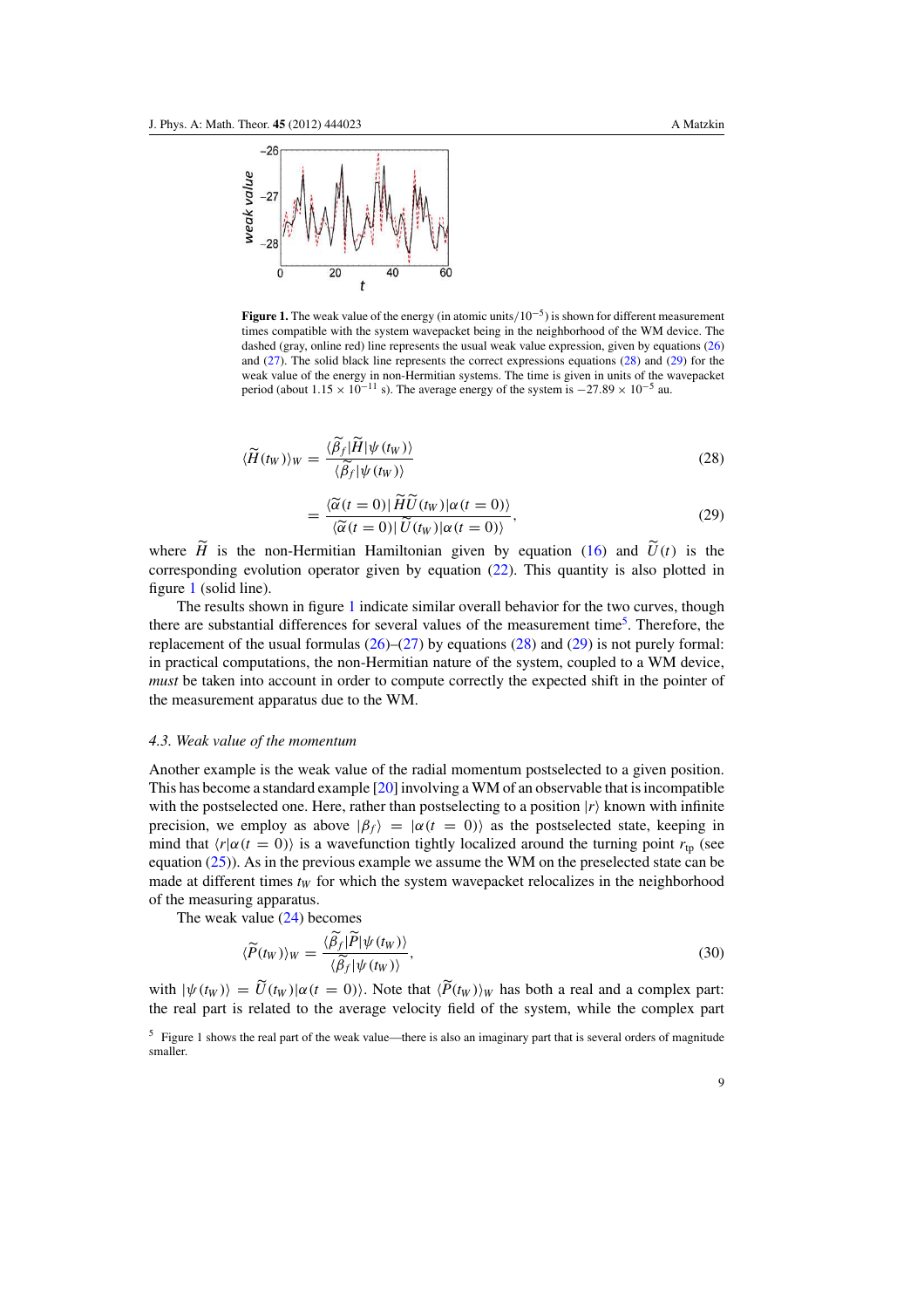<span id="page-9-0"></span>

**Figure 2.** The weak value of the momentum (in atomic units/ $10^{-3}$ ) is shown for different measurement times compatible with the system wavepacket being in the neighborhood of the WM device. The dashed (gray, online red) line represents the usual weak value expression while the solid black line shows the expression valid for non-Hermitian systems. The time is given in units of the wavepacket period (about  $1.15 \times 10^{-11}$  s).

is proportional to the logarithmic derivative of the system wavefunction modulus  $[21]$ . In principle, both the real and the complex parts can be experimentally observed (though not jointly). The real part of the weak value  $(30)$  is plotted in figure [2](#page-10-0) (black solid line). The dashed line is obtained by a straightforward application of equation  $(3)$ , i.e. when the non-Hermitian character of the system is not taken into account. The two curves nearly overlap, which can appear a little surprising in view of the fact that  $U(t)$  is not unitary and therefore probability is not conserved. Notwithstanding there are measurement times for which the discrepancy between equation [\(3\)](#page-3-0) and the correct equation [\(24\)](#page-7-0) is important.

# **5. Summary and conclusion**

We have investigated WM for quantum systems described by a non-Hermitian Hamiltonian. The standard definition [\(3\)](#page-3-0) of the weak value—a quantity that can in principle be experimentally observed by reading the pointer of a weak meter—does not hold in a non-Hermitian framework. The modified expression given by equation [\(24\)](#page-7-0) was derived in this work in the context of bound-state scattering theory. The advantage of employing this particular instance of non-Hermitian formalism is that its physical meaning is devoid of any ambiguity, but equation [\(24\)](#page-7-0) is valid for any general non-Hermitian system (provided the relevant similarity transform can be defined).

The results were illustrated numerically in a model system (a Rydberg atom with a scattering matrix having an unusually strong energy dependence) by computing the weak values of the energy and of the momentum, with a postselection to a state identical to the initial radially localized wavefunction. Overall, the results indicate that even in a non-Hermitian in which the non-diagonal elements of the metric are relatively small (the non-Hermiticity index was  $\kappa = 0.061 \ll 1$ ), it is important in concrete studies of WM to employ the correct (i.e. non-Hermitian) formulas in order to account appropriately for the behavior of the weak meters.

# **References**

- [1] Mostafazadeh A 2010 *Int. J. Geom. Methods Mod. Phys.* **7** [1191](http://dx.doi.org/10.1142/S0219887810004816)
- [2] Bender C M 2005 *Contemp. Phys.* **46** [277](http://dx.doi.org/10.1080/00107500072632)
- [3] Mostafazadeh A 2003 *J. Phys. A: Math. Gen.* **36** [7081](http://dx.doi.org/10.1088/0305-4470/36/25/312)
- [4] Ruschhaupt A, Delgado F and Muga J G 2005 *J. Phys. A: Math. Gen.* **38** [L171](http://dx.doi.org/10.1088/0305-4470/38/9/L03) Bender C M, Chen J H and Milton K A 2006 *J. Phys. A: Math. Gen.* **39** [1657](http://dx.doi.org/10.1088/0305-4470/39/7/010)